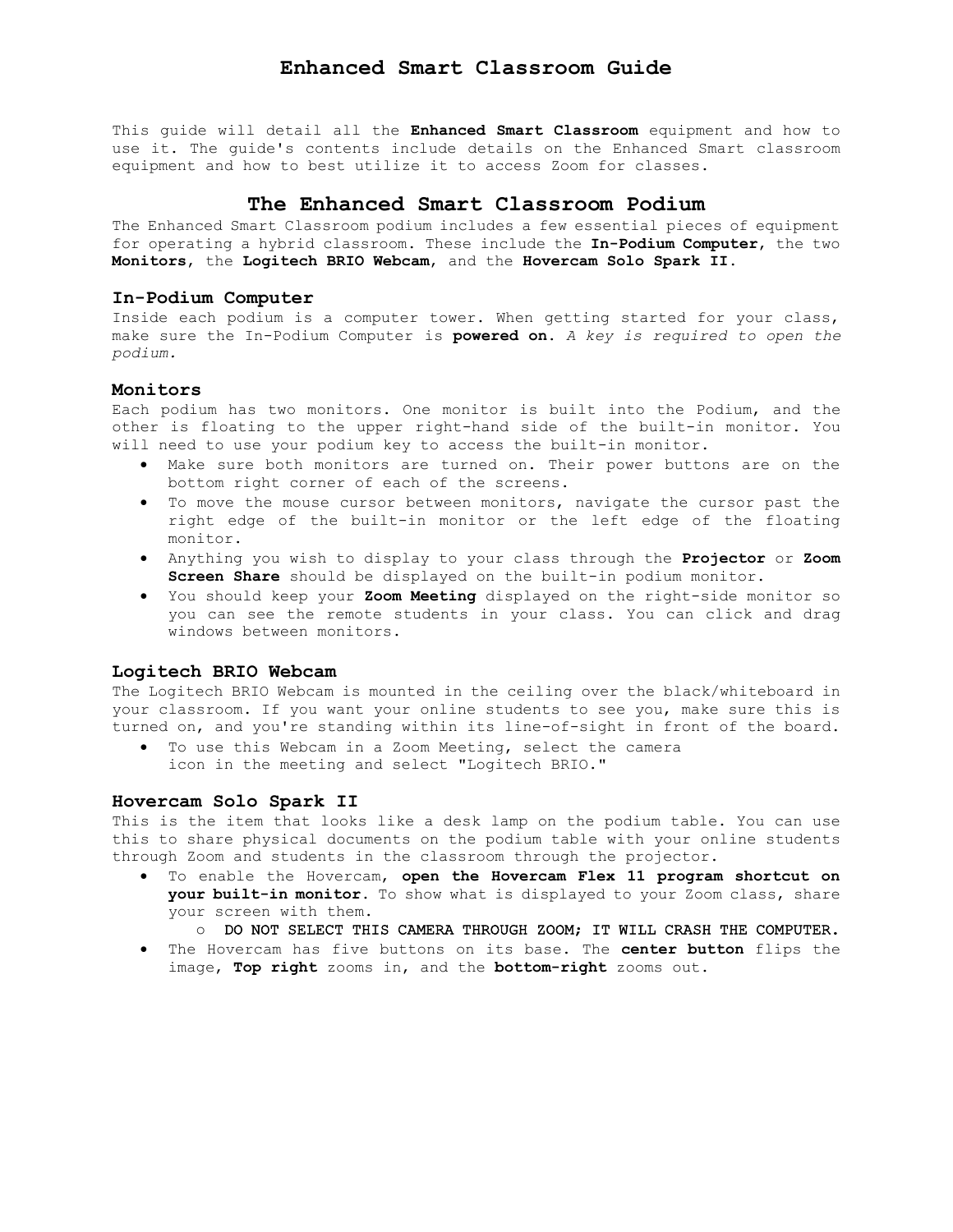# **Logging Into Zoom**

- To log into Zoom on the Enhanced Smart system:
	- 1. Turn on the Computer and Monitors and log into the computer with your **FLAS credentials**.
	- 2. Double click on the Zoom icon on the desktop.
		- a. Click **Sign-in**
		- b. Click the **SSO** button at the lower left of the window.
		- c. Enter **CUNY** as the company domain.
	- 3. The CUNY authentication page will appear.
		- a. **Log in with your CUNYFirst credentials.**
		- b. Click **Open Zoom Meetings** on the pop-up window after logging in.
	- 4. You are now logged in to the desktop Zoom app! You can now create or join a meeting.

## **Hosting a Zoom Meeting**

- 1. Click **New Meeting**.
	- a. Zoom will open two windows to display your meeting.
		- i. You only need the window with the meeting controls on the bottom. You can minimize the other window.
		- ii. Keep this display screen on the **Floating Monitor.**
- 2. Click **Join with Computer Audio**.
- 3. Check your Audio and Camera Settings:
	- a. Click the "Up" arrow next to the Microphone icon, and make sure **Microphone (5- USB PnP Audio Device)** is selected.
	- b. Click the "Up" arrow next to the Camera icon, and make sure **Logitech BRIO** is selected.
	- **DO NOT SELECT HOVERCAM SOLO SPARK II - IT WILL CRASH THE SYSTEM.**

## **Tips for Your Zoom Session**

 These are tips to make the most of your Enhanced Smart Classroom for your students in-class and at-home.

#### **Sharing the in-class Whiteboard or Blackboard**

To share content written on the Whiteboard or Blackboard in the classroom with your remote students, ensure the **Logitech BRIO** is selected and the camera is turned on in your meeting.

1. Click on the bottom on the top right-hand side of your Zoom video and select **Spotlight Video**. This will pin your video for all Zoom meeting participants to see more clearly.

#### **Sharing Documents Through Video**

The **Hovercam Solo Spark II** can be used to show documents on the table of the podium to your class and remote students**.** 

- 1. To use this, **open the Hovercam Flex 11 program shortcut on your built-in monitor**.
- 2. Make sure the program opens on the built-in podium monitor so it displays on the projector.
- 3. To share with your remote students, select **Share Screen**, select the Hovercam Flex 11 program window and click **Share**.